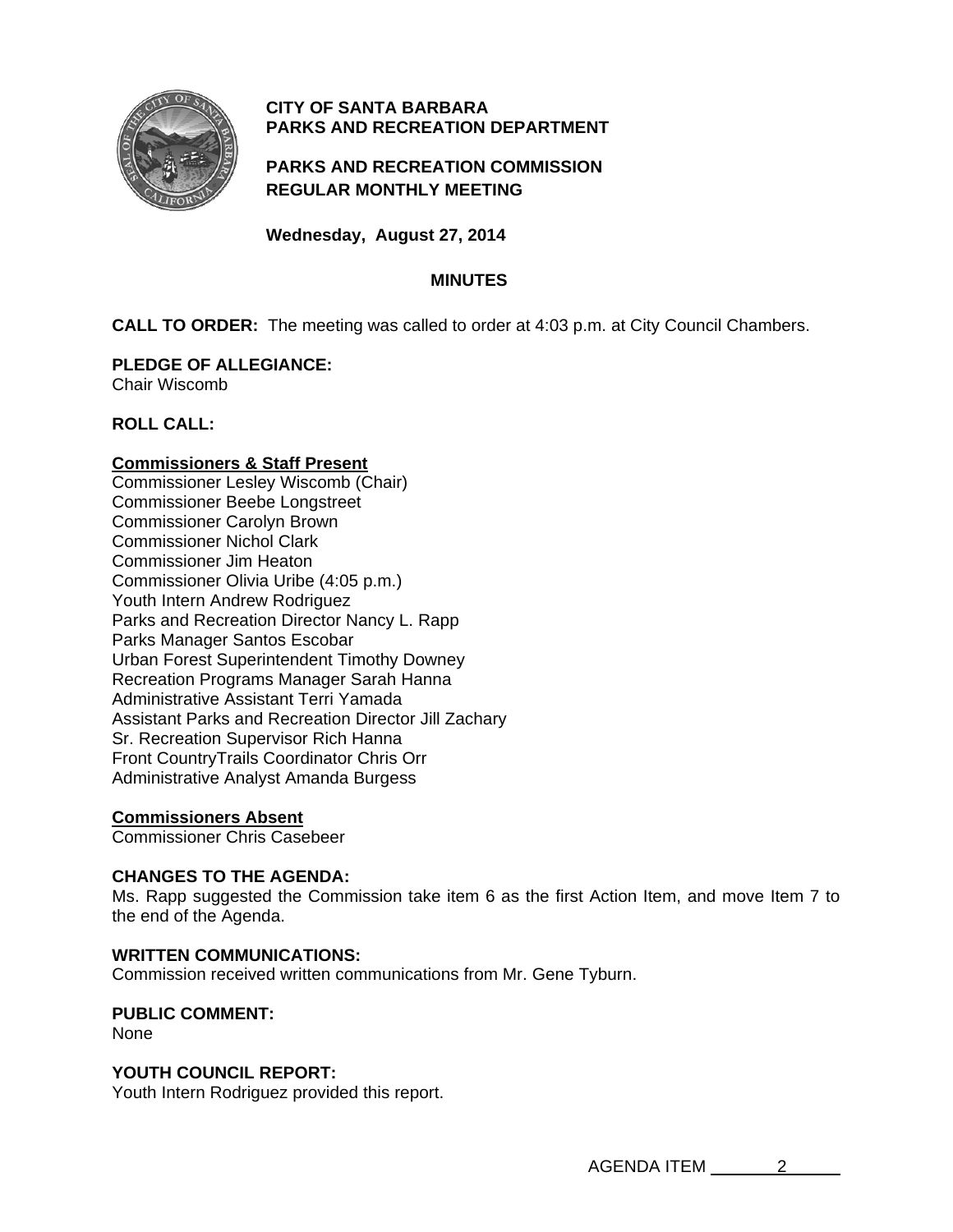#### **COMMISSIONER COMMITTEE ASSIGNMENT REPORTS:**

Commissioner Longstreet reported on the activities of the Neighborhood Council meeting and the Parks and Recreation Community (PARC) Foundation.

Chair Wiscomb reported on the activities of the Street Tree Advisory Committee, Golf Advisory Committee, and the Parks and Recreation Community (PARC) Foundation.

#### **COMMISSION AND STAFF COMMUNICATIONS:**

The Commission congratulated and expressed appreciation to Recreation Programs Manager Sarah Hanna on her retirement.

Ms. Rapp congratulated Recreation Programs Manager Sarah Hanna on her retirement which is effective September 5, 2014, after 34 years of service with the Parks and Recreation Department. Ms. Rapp highlighed Ms. Hanna's history and acknowledged her significant contributions to the Department, the City organization, and the community.

#### **CONSENT CALENDAR:**

1. Summary of Council Actions – For Information

 Ms Rapp noted that the first three items listed were agreements with the Santa Barbara Unified School District for Recreation Programs, Joint Use, Maintenance and Development and Park Ranger Patrol Services.

2. Approval of Minutes – For Action

 Recommendation: That the Commission waive the reading and approve the minutes of the regular meeting of July 23, 2014.

#### **Commissioner Longstreet moved, seconded by Commissioner Uribe, and passed 5/0/1 (Wiscomb abstain) to waive the reading and approve the minutes of the regular meeting of July 23, 2014.**

#### **Absent: Casebeer**

#### **STREET TREE ADVISORY COMMITTEE ITEMS**

Any action of the Parks and Recreation Commission made pursuant to Municipal Code Chapter 15.24, Preservation of Trees, may be appealed to the City Council within ten days.

3. Street Tree Advisory Committee Recommendation – For Action

Documents:

- Staff Report dated August 27, 2014
- PowerPoint presentation prepared and made by Staff Speakers:
- Staff: Urban Forest Superintendent Tim Downey
- Members of the Public: Michael Selman, 1716 & 1720 Calle Poniente Marilynn Thomasson, 730 Flora Vista David Black, 3779 Lincolnwood Dr.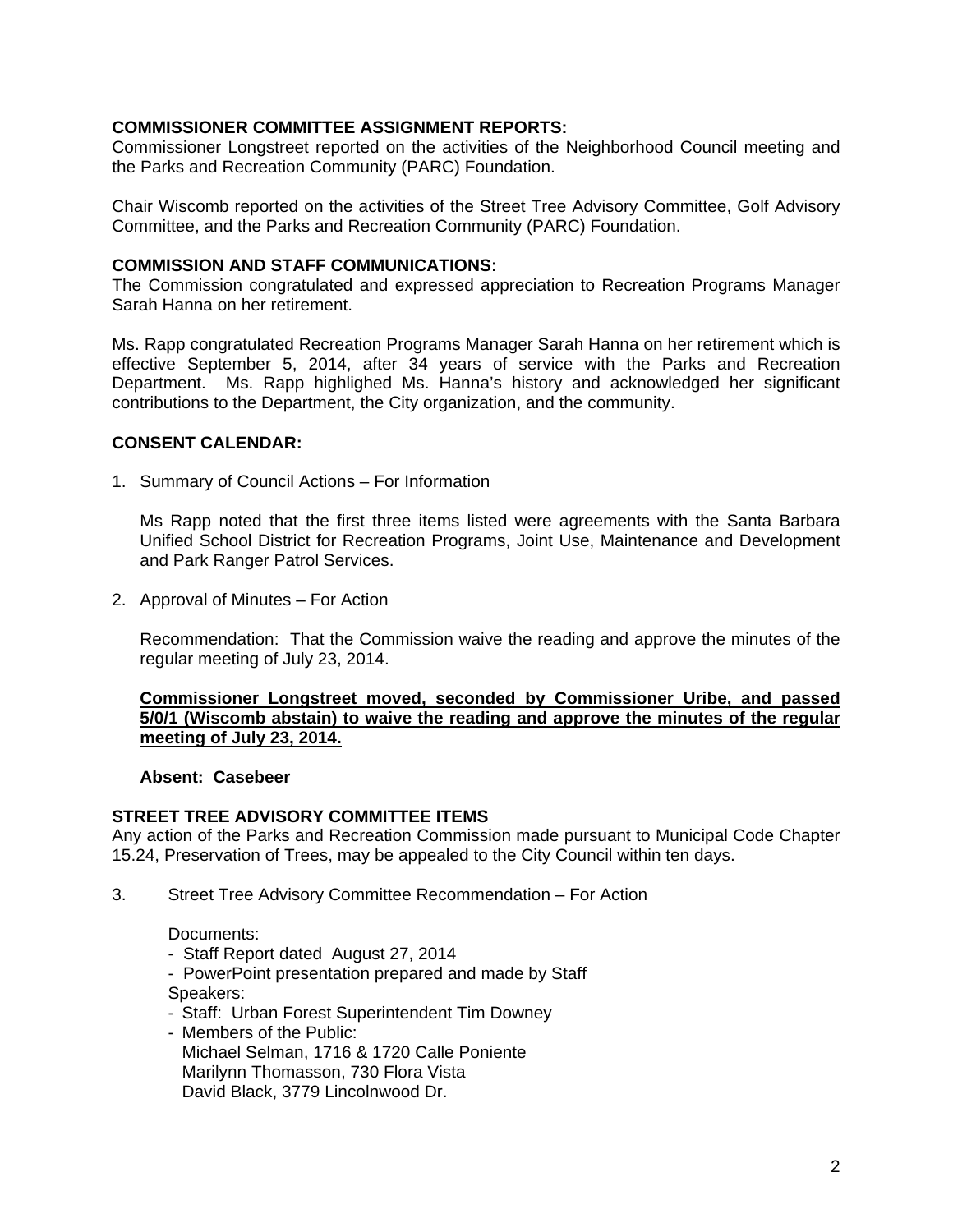Desmond O'Neill, Street Tree Advisory Committee Member Christine Nolte, 3753 Lincoln Road

Recommendation: That the Commission:

- A. Approve the following Street Tree removal request:
	- 1. 1716 and 1720 Calle Poniente *Ficus Nitida*, Indian Laurel Fig Michael Selman

**Commissioner Heaton moved, seconded by Commissioner Longstreet, and passed (6/0) to concur with the Street Tree Advisory Committee and staff recommendation to approve the removal of the Ficus Nitida, Indian Laurel Fig, at 1716 and 1720 Calle Poniente.**

#### **Absent: Casebeer**

- B. Deny the following Street Tree removal request:
	- 1. 730 Flora Vista Dr. *Schinus terebinthifolius*, Brazilian Pepper Rusty and Marilynn Thomasson

**Commissioner Longstreet moved, seconded by Chair Wiscomb, and passed (6/0) to concur with the Street Tree Advisory Committee and staff recommendation to deny the removal of the Schinus terebinthifolius, Brazilian Pepper, at 730 Flora Vista Dr.**

# **Absent: Casebeer**

- C. Approve the following Setback Tree removal request:
	- 1. 125 E. Pedregosa St. *Acacia melanoxylon*, Black Acacia Erin Carroll

**Commissioner Longstreet moved, seconded by Commissioner Uribe, and passed (6/0) to concur with the Street Tree Advisory Committee and staff recommendation to approve the the removal of the Acacia melanoxylon, Black Acacia at 125 E. Pedrogosa St.**

#### **Absent: Casebeer**

- D. Deny the following Setback Tree removal request:
	- 1. 1900 E. Las Tunas Rd. *Platanus racemosa*, California Sycamore Brandon Arlington

**Commissioner Heaton moved, seconded by Commissioner Longstreet, and passed (6/0) to concur with the Street Tree Advisory Committee and staff recommendation to deny the removal of the Platanus racemosa, California Sycamore at 1900 E. Las Tunas Rd.**

### **Absent: Casebeer**

- E. Conditionally approve the following Setback Tree removal request:
	- 1. 3779 Lincolnwood Dr. *(1) Jacaranda mimosifolia,* Jacaranda, *(1) Ficus carica*, Edible Fig and *(1) Washingtonia robusta*, Mexican Fan Palm – David R. Black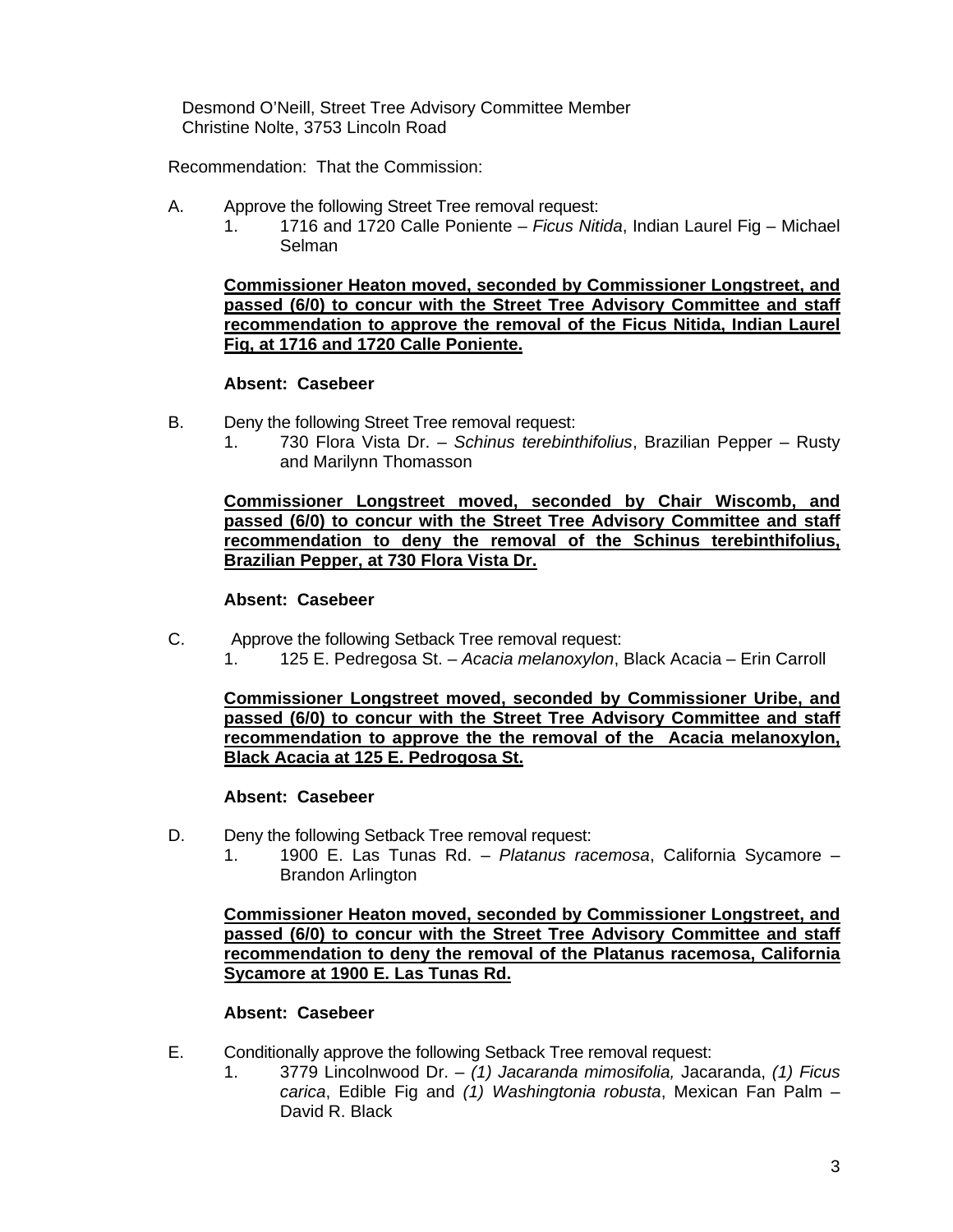**Chair Wiscomb moved, seconded by Commissioner Longstreet, and passed (6/0) to concur with the Street Tree Advisory Committee and staff recommendation to approve the removal of the Jacaranda mimosifolia, Jacaranda, Ficus carica, Edible Fig and Washingtonia robusta, Mexican Fan Palm on the condition the applicant replace with (2) 24" box Jacaranda trees as proposed.**

### **Absent: Casebeer**

- F. Partially approve or deny the following Setback Tree removal request:
	- 1. 3753 Lincoln Rd. *(2) Liquidambar styraciflua,* American Sweetgum Christine P. Nolte

**Commissioner Longstreet moved, seconded by Commissioner Uribe, and passed (6/0) to concur with staff recommendation to approve removal of the tree at the location of the proposed driveway and deny the removal of the other tree on the condition that proposed plans are approved by the Single Family Design Review Board.**

### **Absent: Casebeer**

#### **OLD BUSINESS**

4. Public Hearing - Parks and Recreation Commission Findings Regarding the Bath and Ortega Pocket Park – For Action

Documents:

- Staff Report dated August 27, 2014
- PowerPoint presentation prepared and made by Staff Speakers:
	- Staff: Assistant Parks and Recreation Director Jill Zachary
- Members of the Public

Tina Villadolid, Teaching Artist, Santa Barbara Museum of Art Mr. and Mrs. Richard Vaughn

Recommendation: That the Commission:

- A. Recommend to City Council that the Bath St Pocket Park be designated a neighborhood park as defined in Santa Barbara Municipal Code Section 28.37.030; and
- B. Make the following findings pursuant to SBMC Section 28.37.025 to approve the development of the Bath St Pocket Park:
	- i. That the proposed park improvements are appropriate or necessary for the benefit of the community and visitors;
	- ii. That the proposed park facilities including lighting, play areas, and associated landscaping, will be compatible with the character of the neighborhood;
	- iii. That the total area of the site and the setbacks of all facilities from the property lines and street are sufficient, in view of the physical character of the land, proposed development and neighborhood, to avoid significant negative effects on surrounding properties;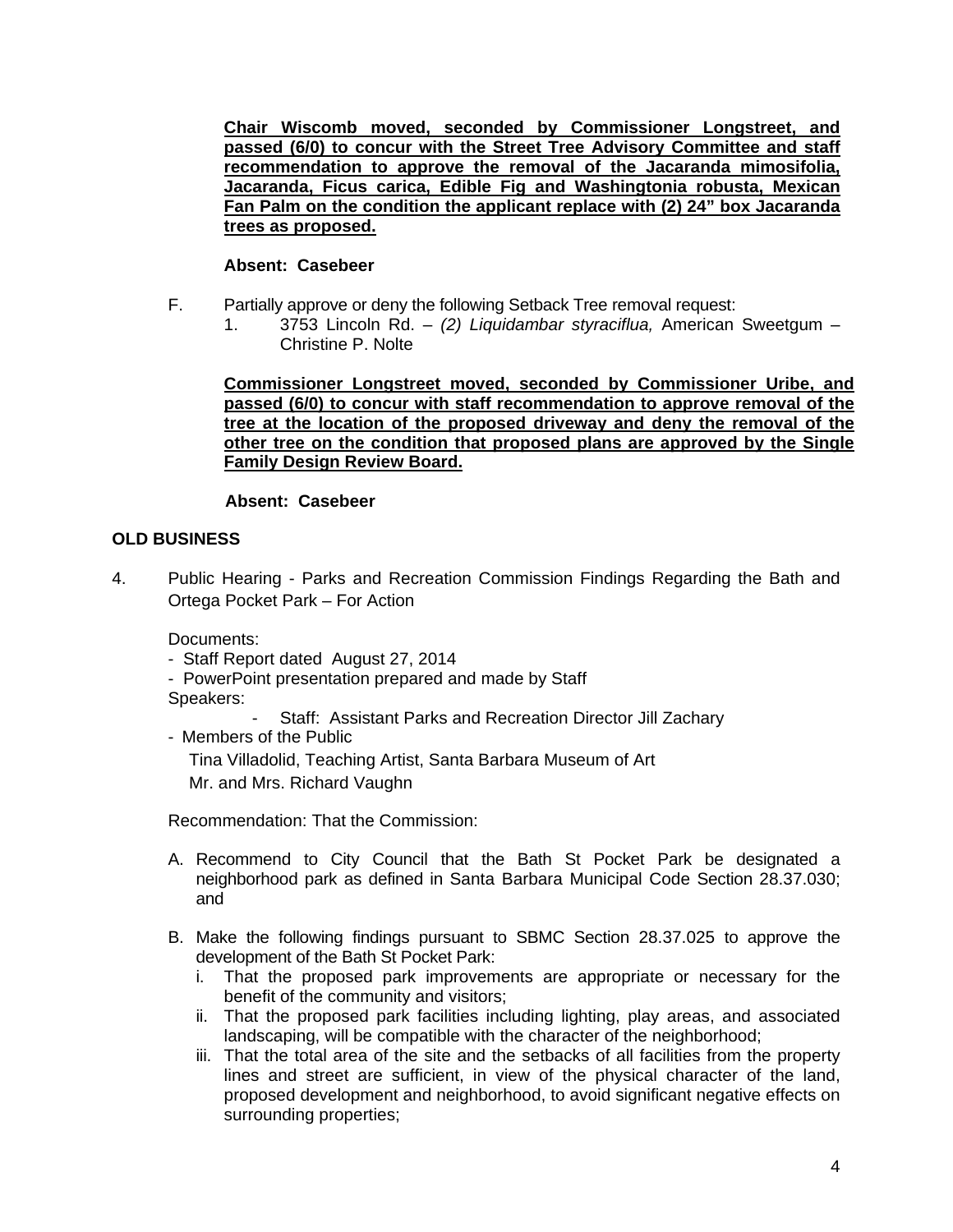- iv. That the intensity of park use is appropriate and compatible with the character of the neighborhood;
- v. That the proposed park is compatible with the scenic character of the City;
- vi. That the proposed structures are compatible with the neighborhood in terms of size, bulk and scale or location.

#### **Commission Comments**

Commissioner Longstreet inquired whether the fruit on the Cherry tree would be edible. Mr. Escobar responded yes.

Commissioner Heaton asked about lighting in the park and whether there might be dark areas in the back of the park. Ms. Zachary responded that the site is small and lit by both park and street lights. She does not anticipate any dark pockets in the park, however if issues arise, staff will address them. Commissioner Heaton asked about any gaps in the fencing. Ms. Zachary responded that there are standards to meet code and plans would only be approved as long as there are no hazards for children. Mr. Heaton inquired about the name of the park. Ms. Zachary responded that because there is already an "Ortega" Park, this park has been referred to as the "Bath St. Pocket Park", "Bath and Ortega Park" or "Pocket Park". In the future, if the Commission wishes to come up with another name, that could be discussed. Mr. Heaton asked about any education elements in the park. Ms. Zachary replied that at this point there is an interpretive sign about Mission Creek adjacent to the park. Staff is looking at enhancing this sign location.

Commissioner Uribe thanked staff and said she felt the plan very well addressed comments by neighbors and the Parks and Recreation Commission.

Commissioner Clark inquired if the tree planting might be delayed until after the drought. Ms. Zachary responded that staff is sensitive to the situation and will be presenting the proposed landscape plan with the four new trees to the Architectural Board of Review (ABR) for final approval. If the ABR approves the plans, then the Department will be required to plant the trees or state when they will be planted.

Commissioner Wiscomb asked if the curb cuts would be eliminated. Ms. Zachary responded yes. Commissioner asked about the interface between the fibar and the rubberized surfacing. Ms. Zachary responded that the design of the rubber surfacing would be curved down and the fibar will come up to meet it. Design will achieve storm water objectives and provide access and safety for the playground. Commissioner Wiscomb added that landscaping for this park is important, especially for the neighbors, and felt that the trees would need to be planted in order to be established to bring shade to the park.

**Commissioner Longstreet moved, seconded by Commissioner Brown, and passed (6/0) to recommend to City Council that the Bath St. Pocket Park be designated a neighborhood park as defined in Santa Barbara Municipal Code Section 28.37.030; and make findings i. through vi. pursuant to SBMC Section 28.37.025 to approve the development of the Bath St. Pocket Park.**

#### **Absent: Casebeer**

5. Historic and Specimen Tree Drought Action Plan – For Information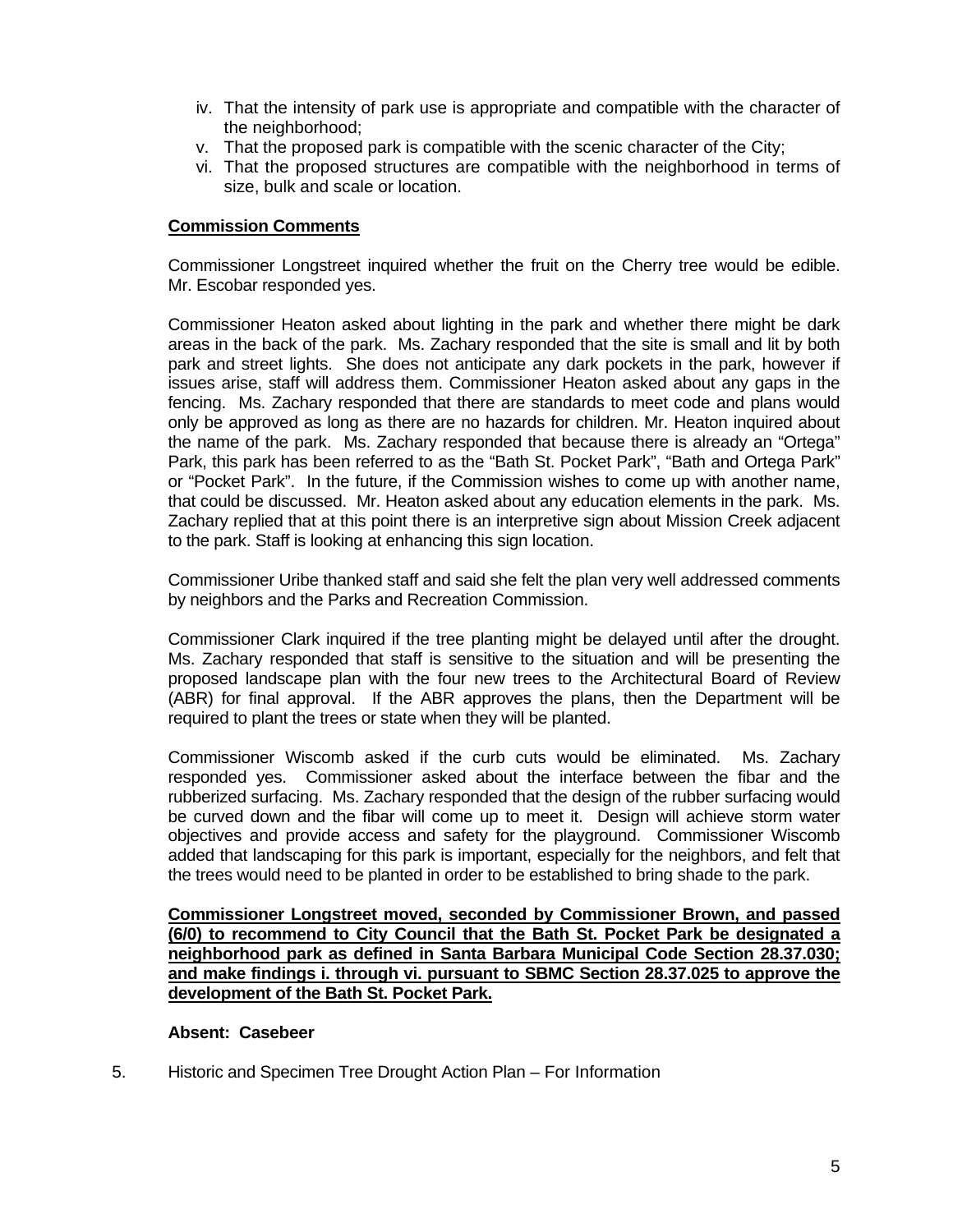Recommendation: That the Commission receive a report on the Parks and Recreation Department Historic and Specimen Tree Drought Action Plan and progress on implementation of other urban forest drought response efforts.

### Documents:

- Staff Report dated August 27, 2014
- PowerPoint presentation prepared and made by Staff

Speakers:

- Staff: Administrative Analyst Amanda Burgess

#### **Commission Comments**

Commissioner Clark commented that she loves the idea of asking the community to help us help them and inquired if anyone had stepped forward . Mr. Downey replied that he had been contacted by one individual directly.

Commissioner Wiscomb commented that she hopes priority will be given to projects such as the permeable pavement at De la Guerra Plaza. Commissioner Wiscomb inquired about the success of the City of Los Angeles pilot project use of plastic traffic barriers to deliver water to trees. Mr. Downey responded that the the City of Los Angeles was still in the process of installing the barriers and have not assessed the effectiveness, however any slow drip system, if placed correctly, would have to be an improvement to the water they were already getting.

#### **NEW BUSINESS**

6. Annual Election of Chair and Vice-Chair – For Action (Attachment)

 Recommendation: That the Commission elect a Chair and Vice Chair to serve as presiding officer for the period of August 1, 2014, through July 30, 2015.

Documents:

- Staff Report dated August 27, 2014 Speakers: - Staff: Parks and Recreation Director Nancy Rapp

**Commissioner Longstreet moved, seconded by Commissioner Brown, and passed (6/0) to elect Commissioner Wiscomb to serve as Chair for the period of August 1, 2014, through July 30, 2015.**

**Absent: Casebeer** 

**Commissioner Wiscomb moved, seconded by Commissioner Clark, and passed (6/0) to elect Commissioner Longstreet to serve as Vice-Chair for the period of August 1, 2014, through July 30, 2015.**

#### **Absent: Casebeer**

7. Advisory Committee Liaison Appointments – For Action (Attachment)

 Recommendation: That the Commission review and consider advisory committee liaison appointments.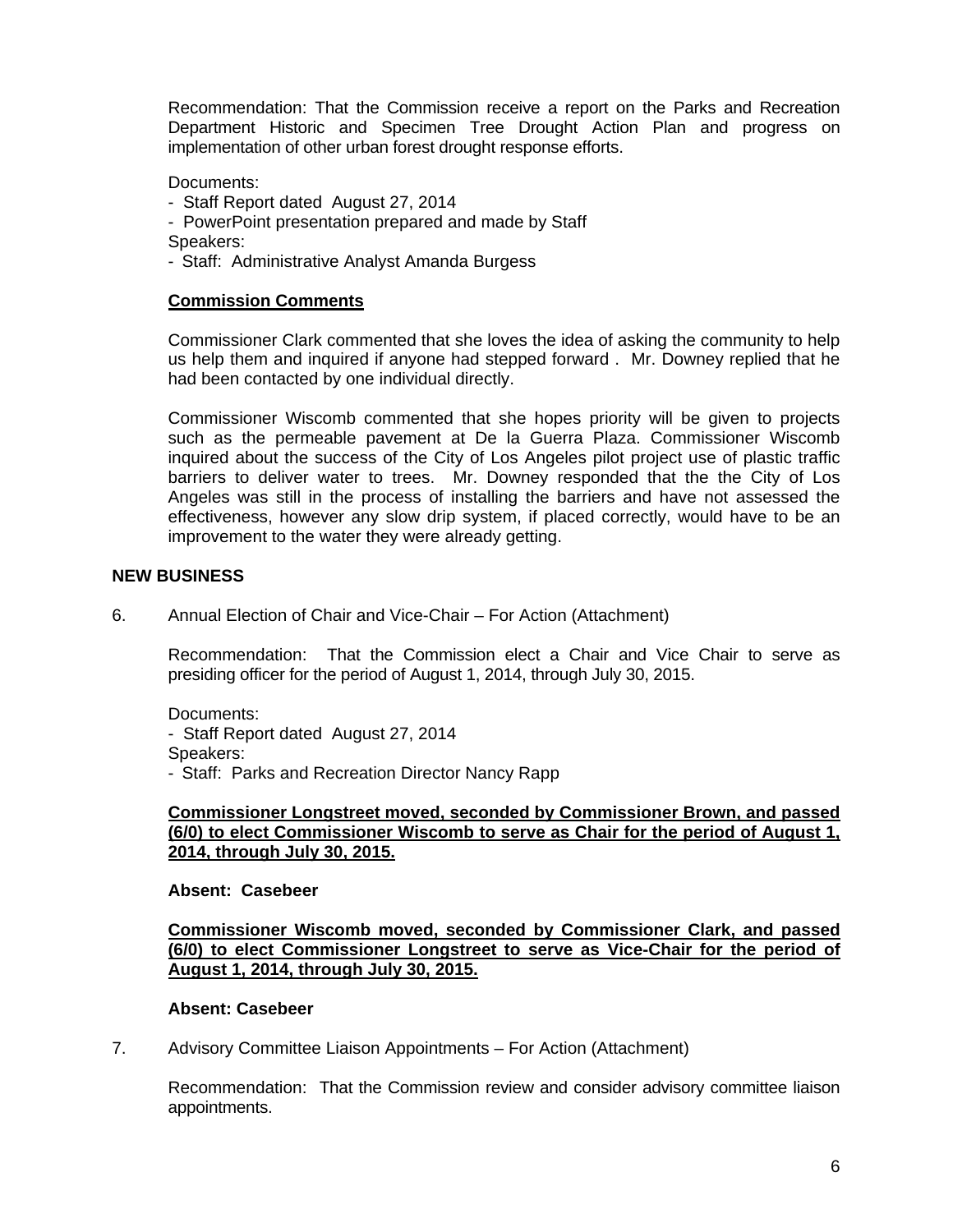Documents:

- Staff Report dated August 27, 2014

Speakers:

- Staff: Parks and Recreation Director Nancy Rapp

The Commission reviewed advisory committee liaison appointments. Following is an updated list. Changes are reflected in italics.

| <b>Advisory Committee</b>                                                    | Liaison                         |
|------------------------------------------------------------------------------|---------------------------------|
| <b>Arts and Crafts Show</b>                                                  | <b>Chris Casebeer</b>           |
| <b>Creeks Restoration &amp; Water Quality</b><br>Improvement Program Citizen | Jim Heaton                      |
| <b>Front Country Trails Task Group</b>                                       | Beebe Longstreet/Nichol Clark   |
| <b>Golf Course</b>                                                           | Carolyn Brown                   |
| <b>Integrated Pest Management</b>                                            | <b>Nichol Clark</b>             |
| Neighborhood Advisory Council                                                | Olivia Uribe & Beebe Longstreet |
| Park & Recreation Community (PARC)<br>Foundation                             | Beebe Longstreet/Lesley Wiscomb |
| <b>Street Tree</b>                                                           | Lesley Wiscomb                  |
| <b>Youth Council</b>                                                         | <b>Chris Casebeer</b>           |

### **ADMINISTRATIVE AND STAFF REPORTS**

8. Restoration of Saturday Youth Skate Hours at Skaters Point – For Information

 Recommendation: That the Commission receive a report on the restoration of Saturday youth skate hours at Skaters Point for youth, 12 years of age and under and a change to the posted youth skate hours from  $10$  a.m.  $-12$  p.m. to  $9 - 11$  a.m.

Documents: - Staff Report dated August 27, 2014 **Speakers**  - Staff: Parks and Recreation Director Nancy Rapp Senior Recreation Supervisor Rich Hanna

The Commission received the report.

9. Cabrillo Pavilion Bathhouse Status Report – For Information (Attachment)

Recommendation: That the Commission receive a brief status report on the Cabrillo Pavilion and Bathhouse Renovation Project.

Documents:

- Staff Report dated August 27, 2014
- Staff: Assistant Parks and Recreation Director Jill Zachary

The Commisison received the report.